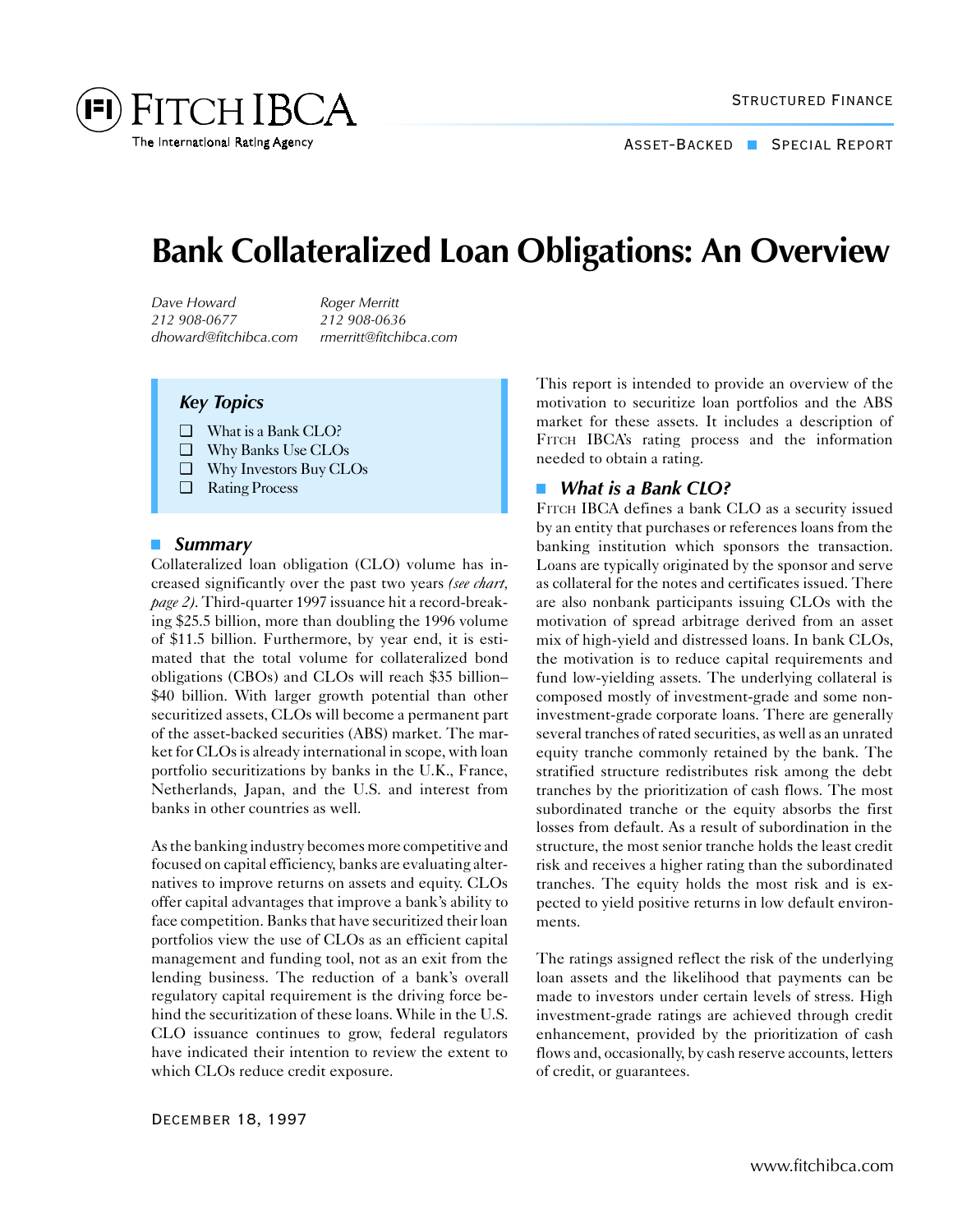

Historical default and recovery information provides a basis for measuring the risk of underlying assets and pools of assets. Risk-reducing factors include industry and obligor diversification, minimum interest coverage ratios, minimum collateral ratings tests, and hedging mechanisms in the transaction.

Given the high investment-grade ratings achieved on the rated securities, the ABS market prices these securities at a lower yield relative to that of the underlying loan assets, thereby creating an excess spread that provides a cushion against losses. However, in the case of most bank CLOs, the loan pools are composed of relatively low-yielding investment-grade loans resulting in only a small amount of excess spread.

#### *Why Banks Use CLOs*  $\mathcal{L}_{\mathcal{A}}$

Securitization enables a bank to use the capital markets to efficiently finance low-yielding assets and free a significant amount of regulatory capital. While the industry in general currently has a high level of capitalization, this "freed up" capital as a result of CLOs could be used as part of an institution's capital management plan for paying dividends, repurchasing shares, making strategic acquisitions, or other purposes. For example, assuming a

\$5 billion pool of loans with an average loan rating of 'BBB' and an adequate level of diversification (10% industry concentration and 2% issuer concentration), 97% of the issued securities could receive an investment-grade rating. The remaining 3% of the pool would be held as equity. From a presecuritization capital perspective, the issuing bank would be required to hold capital equivalent to 8% of \$5 billion, or \$400 million. In comparison, postsecuritization required capital would be 100% of \$150 million, amounting to \$250 million of capital that is freed up.

Banks have already demonstrated their portfolio management ability through the use of risk-adjusted return on capital (RAROC) models and can improve

## *Sample CLO Balance Sheet*

| $($$ Mil.) |  |  |
|------------|--|--|
|------------|--|--|

| <b>Assets</b><br>(Loans) | <b>Liabilities</b><br>(Notes) | Rating   | $\%$ |
|--------------------------|-------------------------------|----------|------|
| 5,000                    | 4,650                         | 'AAA/AA' | 93   |
|                          | 100                           | 'Α'      | 2    |
|                          | 100                           | 'BBB'    | 2    |
|                          | $150*$                        |          | 3    |
| 5,000                    | 5,000                         |          |      |

\*Equity, not rated. CLO – Collateralized loan obligation.

on the effectiveness of their portfolio management through CLOs.

RAROC models calculate returns based on risk, which is measured by, among other factors, historical loan non-accrual, chargeoff, and recovery behavior relative to industry segments, collateral, security status, covenants, loan type, and maturity. Banks that employ RAROC models often have relationship and loan "hurdle rates" (a minimum acceptable return) used in the decision-making process to compare performance across risk and asset types.

Even banks that engage in rigorous review of credit risk will find that, in the current market, companies can refinance their loans at very low rates. Under such circumstances, banks may find themselves holding loans that cease to be profitable under a risk-adjusted profitability measurement. With lower capital requirements and highly rated ABS funding, CLOs provide cost-efficient financing, helping banks to compete more efficiently in the capital markets.

Given the diminishing spreads in the ever-more competitive investmentgrade syndicated loan market, banks are questioning the wisdom of holding low-yielding loans that require as much as 8% capital. Banks can improve their overall profitability by removing lowyielding risk-weighted assets, especially underutilized facilities that cost more in capital than they earn in fees.

#### *Why Investors Buy CLOs*

Even with record-breaking CLO volume in recent months, the ABS investor appetite for this asset class shows continued strength, as evidenced by the oversubscription levels of thirdquarter 1997 CLO offerings. While corporate loans may be unfamiliar to many ABS investors, there is added comfort with the familiarity of the structure, rating methodology, and surveillance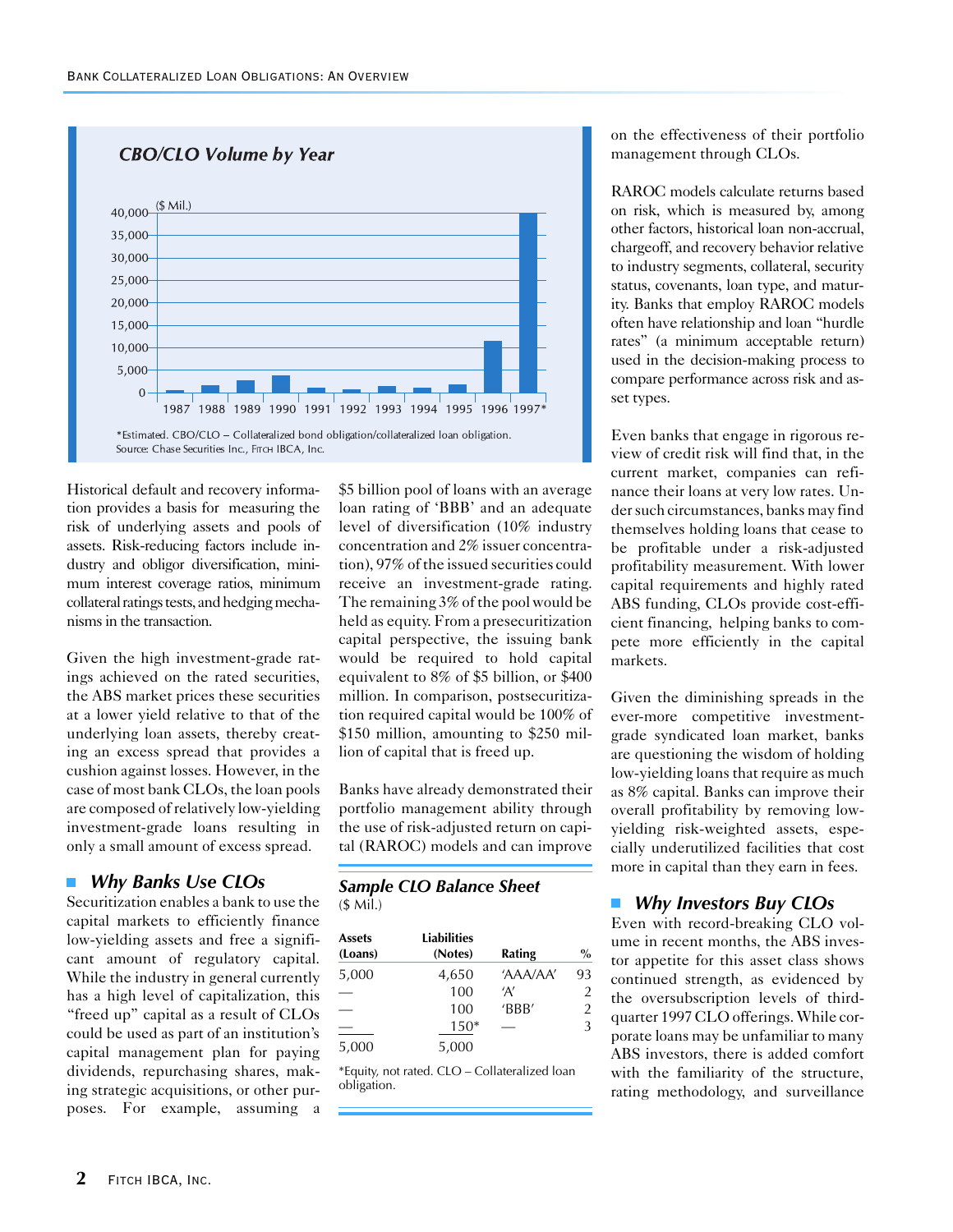

reporting used in the transactions. In addition, CLOs offer ABS investors an asset class with limited correlation to consumer assets, which dominate the ABS market.

### *NatWest R.O.S.E. Funding*

|                |                     | — Pricing Spread (bps)–                  |                                          |  |  |
|----------------|---------------------|------------------------------------------|------------------------------------------|--|--|
|                | <b>Class Rating</b> | R.O.S.E.<br><b>Funding</b><br>No. 1 Ltd. | R.O.S.E.<br><b>Funding</b><br>No. 2 Ltd. |  |  |
| A1             | 'AA'                | $3mSL + 8$                               | $3mSL + 8$                               |  |  |
| A <sub>2</sub> | 'AA'                | $3mSL + 18$                              | $3mSL + 14$                              |  |  |
| A <sub>3</sub> | 'AA'                | $3mSL + 22$                              | $3mSL + 17$                              |  |  |
| A4             | 'A'                 | $3mSL + 40$                              | $3m$L + 40$                              |  |  |
| A5             | 'BBB'               | $3mSL + 65$                              | $3m$L + 60$                              |  |  |

3m\$L – Three-month U.S. Dollar London Interbank Offered Rate. bps – Basis points. Note: Maturity for R.O.S.E. Funding No. 1 and No. 2 is five and seven years, respectively.

Although CLOs initially paid a premium relative to other comparably rated ABS, this premium is rapidly disappearing. There are already signs of price compression in recent transactions, most notably in the second offering from National Westminster Bank PLC's (NatWest) R.O.S.E. Funding No. 2 Ltd. *(see table at left)*.

#### *Rating Process*  $\left\vert \cdot\right\vert$

FITCH IBCA welcomes an open dialogue with the issuing bank regarding the rating process and needed data. The rating process is initiated by the issuer or its investment bank. At this time, the issuer can formally present to FITCH IBCA the program goals of the CLO, as well as provide a sample loan pool and information about the institution, the performance of its loan portfolio, and its credit approval process.

#### **Initial Review**

FITCH IBCA assesses a bank's ability to evaluate credit risk by reviewing the bank's internal credit evaluation (or risk rating) system. Factors that build confidence in the definitions and accuracy conveyed by a credit score include the length of time in which the system has been in use, strong correlation between the internal credit score and any publicly available ratings, and consistency between chargeoff and non-accrual history and the credit score definition. For those institutions that have upgraded existing systems or adopted new systems, a random sampling of loans and an in-depth review of credit files can be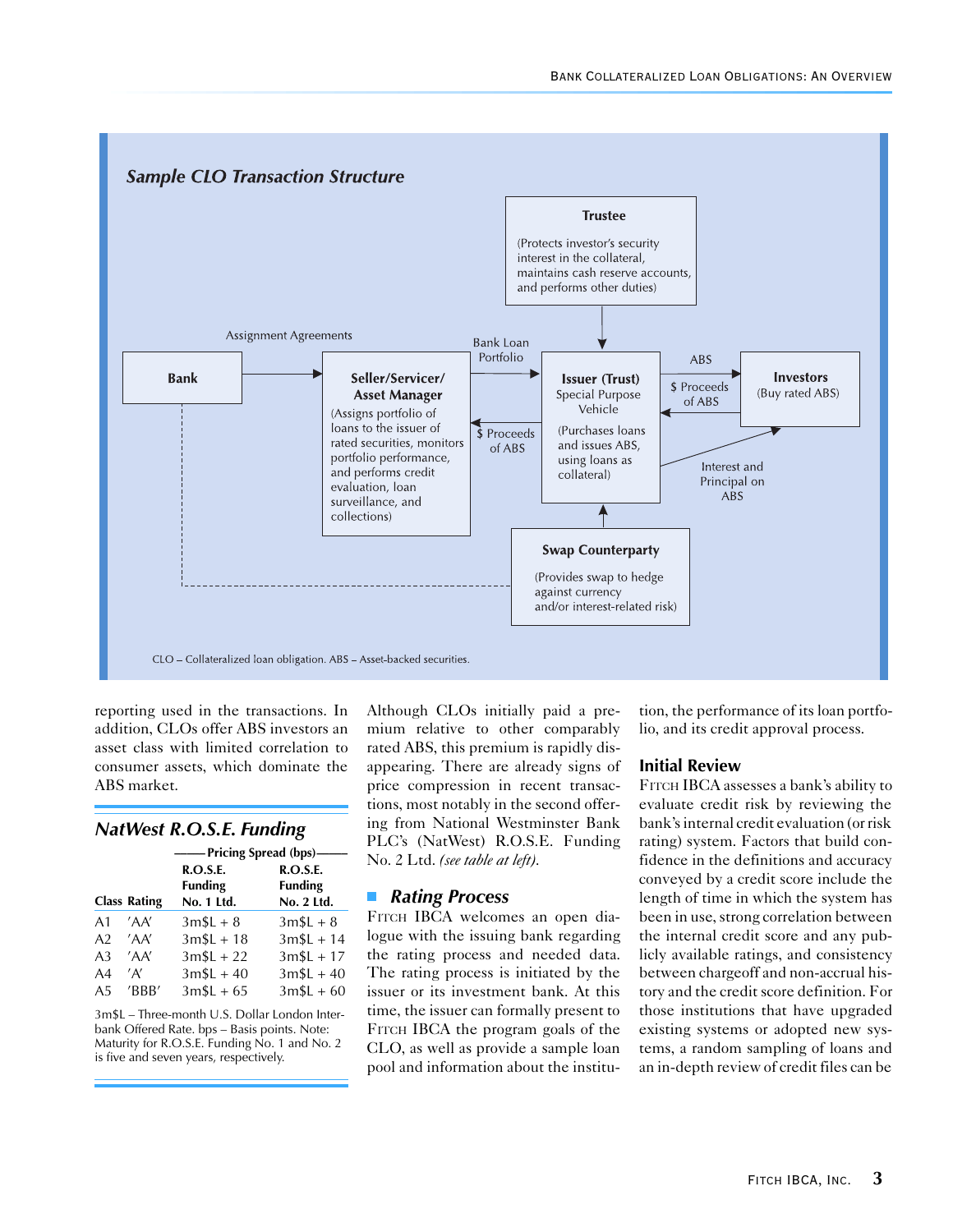used to correlate the internal score with the rating that would be determined through a FITCH IBCA credit analysis. In some cases where credit-scoring data is more limited, alternative measurements can be public ratings, shadow ratings, or historical provisioning, chargeoff, or nonaccrual data from the sponsor bank.

To address overall pool credit risks, the expected pool composition is viewed by industry, rating, loan type, interest payment characteristics, and maturity. The composition of loans and the proposed structure will be stress tested to insure that the loan pool will generate adequate cash flows to support transaction expenses, interest, and principal payments on the rated securities while withstanding stressful economic scenarios.

#### **Due Diligence**

An important step in determining the rating is the due diligence process. FITCH IBCA analysts meet with credit managers, line officers, risk managers, and other senior managers of the bank to attain a better understanding of the bank's goals in launching a CLO transaction, as well as the bank's ability to support the transaction operationally. A successful meeting will convey an adequate level of experience, capable credit and support staff, and an ability to appropriately manage transaction risk.

The discussions will also focus on the origination, management, and performance of the loan portfolio. If specific loan information has already been provided, sample loans can be selected for further review. Depending on the complexity of the transaction and the number of loans to be reviewed, the on-site due diligence process can take a day or several days with subsequent meetings and discussions.

#### **Legal Analysis**

The rating analysis also includes a thorough review of the legal and structural issues surrounding the transaction. In most ABS transactions, the legal analysis focuses on the bankruptcy-remoteness of the issuer/trust, the validity of the transfer of the underlying assets from the bank or seller to the trust, and the perfection of security interests in the underlying collateral. Particular attention is paid to the structural elements relating to the impact the bank sponsor's insolvency may have on the performance of the transaction.

The trust is typically structured as a special purpose, bankruptcy-remote entity limited to the acquisition and management of the collateral and the performance of related activities. This structure serves to protect the assets of the issuer from the insolvency of the seller and is necessary to maintain any rating separation between the two.

The most significant element is the nature of the underlying collateral. Unlike other ABS transactions, the conveyance of bank loan assets can take several different forms. Each form affects the structure of the transaction. Participations, assignments, and creditlinked notes (CLNs) are the methods most often proposed. Market participants may have preferences based on structural implications. Participations represent the right to receive principal, interest, and certain other amounts from a referenced loan. The sale of a participation to a trust may reflect 100% or less of the economic interests in the referenced loan. If the sale of these interests is done without the knowledge of the obligor, the participation creates a contractual relationship only between the trust and the seller, not the obligor. As a result, should the seller become insolvent, the trust may be an unsecured creditor of the seller without recourse to the obligor. This has important consequences for the rating of a pool of loans, as the insolvency risk of the seller consequently limits the rating of the CLO.

Most CLO transactions using loan participations have had a necessary rating linkage between the senior unsecured rating of the seller and the rated notes. The NationsBank Commercial Loan Master Trust is a notable exception. Based on the security interest established in each eligible loan, the transfer of 100% participation interests in the eligible loan to the trust and a thorough review of the legal documentation (including opinions) surrounding the creation of the transferor and the trust and the enforceability of the security interest in the event of NationsBank's insolvency, FITCH IBCA viewed the default risk of the class A certificates to be substantially independent of the sellers' insolvency. As a result, the class A certificates received a rating ('AAA') higher than that of the sponsor bank  $(AA-^{\prime})$ .

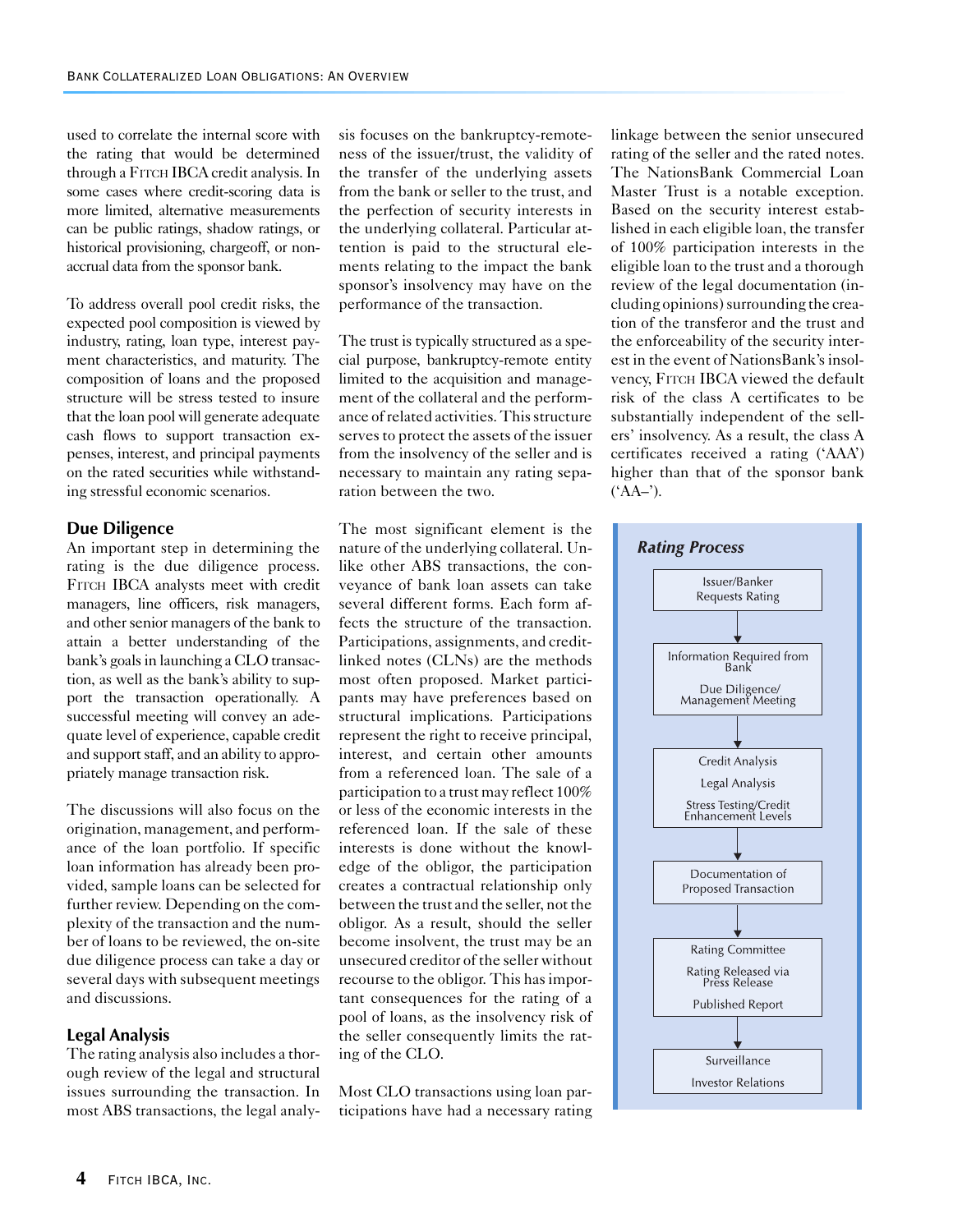Additional issues stem from participations due to the fact that loan payments will continue to be made to the originating bank. To protect the trust from possible diversions of cash flow, it is required that the trust perfect a first priority security interest in the participations and related cash flows. It is also important that proper payment procedures be implemented to limit the period of time that cash flows due to the trust may reside with the originating bank.

For U.S. banks, the right of "set-off" poses a risk that may diminish cash flows due to the trust. Set-off refers to the action the Federal Depository Insurance Corp. (FDIC) may take in the event a bank becomes insolvent and enters receivership. If the bank has deposits from an obligor, the FDIC may reduce the amount of the outstanding loan by the amount of the deposit held by the institution on its own initiative or because obligors unable to access their deposits may petition the FDIC to set off an amount of the obligation equivalent to the amount on deposit. To mitigate this risk, sponsors may limit the pool to those loans whose obligors have explicitly waived their right to setoff. Sponsors may also track set-off exposure and set performance triggers on the transaction — based on the size of set-off exposure versus credit enhancement, for example. Such triggers could include limitations on principal reinvestment (forced amortization) and the retention of excess spread in a reserve account. Alternatively, it may be possible, in some cases, to obtain a "true sale" opinion that the sold participation is no longer the property of the bank. If so, FITCH IBCA will assume that set-off is not available.

Assignments represent a more complete transfer of the economic interests in a loan. Typically, assignments require obligor notification and, at times, approval. This is due to the new contractual arrangement created between the obligor and the purchaser, whereby the

obligor can be asked to pay the trust directly rather than the seller. As such, trusts that purchase assignments, and obtain an appropriate true sale opinion, are more likely to achieve a rating "delinkage" between the seller and the rated notes than trusts using loan participations and a true sale opinion. However, because of the aforementioned notification and approval requirements, transactions involving assignments can be difficult for a seller to administer. Some market participants have proposed a "contingent assignment" process whereby a bank would only be obligated to perform the final steps toward assignment should the bank's rating fall below a certain level. FITCH IBCA agrees that such an approach would not expose CLO holders to undue risk provided that such additional steps were entirely within the power of the bank (e.g. obligor notification rather than consent).

CLNs represent a structural innovation. CLNs are debt instruments backed by the full credit of the selling institution but whose performance is based on the performance of a reference loan or group of loans. If the reference credits perform, debt service payments are made on the CLN. If the reference credits default, the CLN is deemed "defaulted" and payment is halted. Most CLNs have additional features that provide for loan recoveries based on a predetermined minimum or the recoveries achieved on the referenced credit(s). As the CLNs are issued by the CLO sponsor, there is a clear linkage between the sponsor and the rated notes. However, CLNs have afforded some issuers tremendous flexibility in the customizing of payment terms and maturities for pools of loans. Furthermore, like participations, CLNs require no notification of obligors on the underlying credits.

FITCH IBCA reviews all the relevant deal documentation and related opinions to ensure that the legal structure of the transaction is sound and sufficient for the assigned ratings.

#### **Determining Credit Enhancement**

To determine the appropriate credit enhancement levels associated with a rating, FITCH IBCA subjects the loan pool to actuarial cash flow and obligor concentration analyses. The analytical framework for the cash flow analysis is based on the timing of defaults, recoveries, and interest rate movements, among other things. (For more details, please see FITCH IBCA Research on "CBO/CLO Rating Criteria," dated March 17, 1997.)

Estimating the credit risk is a critical part of the rating criteria. The credit risk of each loan is used to derive a weighted average rating on the pool and the base default probability used to stress the pool. The default probability for a given pool of assets will then be determined by the weighted average credit risk of the assets. The base default probability *(see table at the top of page 6)* is adjusted upward by a stress multiple depending on the proposed rating and other transaction characteristics. FITCH IBCA takes a conservative approach by front-loading the defaults over the first five years, thereby minimizing any benefits of excess spread that can accrue through the life of the transaction.

#### *Loan Recoveries*

Loan recoveries are assumed to be 40%–60% depending on the level of collateral associated with the loan. The structure is then stressed for different recovery periods, ranging from immediately to 24 months after default. *(For more details, please see FITCH IBCA Research on "Syndicated Bank Loan Recovery Study, " dated Oct. 22, 1997, available on FITCH IBCA's web site at www.fitchibca.com.)*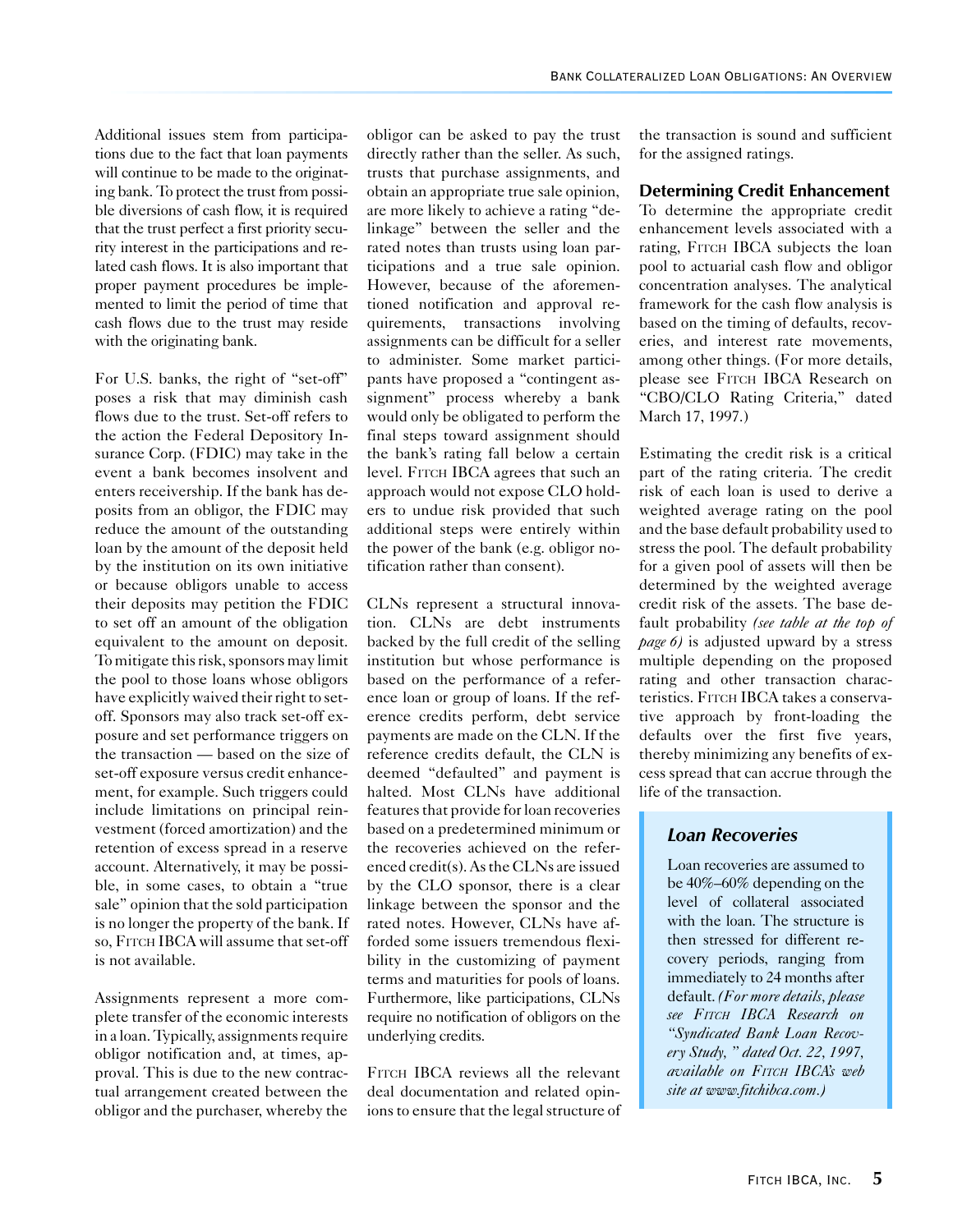| <b>Collateral</b> | <b>FITCH IBCA</b><br>Default Curve** | -Note Rating (Assumed Default Rate)- |       |      |       |       |
|-------------------|--------------------------------------|--------------------------------------|-------|------|-------|-------|
| Rating            |                                      | $^{\prime}$ BB $^{\prime}$           | 'BBB' | 'A'  | 'AA'  | 'AAA' |
| 'AAA'             | 1.0                                  | 0.0                                  | 0.5   | 0.8  | 1.0   | 1.3   |
| 'AA'              | 1.2                                  | 0.6                                  | 0.9   | 1.2  | 1.4   | 2.3   |
| 'A'               | 1.3                                  | 1.0                                  | 1.3   | 1.6  | 4.3   | 5.0   |
| 'BBB'             | 4.0                                  | 4.0                                  | 5.0   | 10.0 | 12.0† | 14.0  |
| $'BB+'$           | 12.7                                 | 16.1                                 | 18.4  | 25.3 | 34.8  | 47.5  |
| 'BB'              | 16.0                                 | 20.0                                 | 21.6  | 27.9 | 39.9  | 54.3  |
| $'BB-'$           | 20.6                                 | 24.3                                 | 26.8  | 34.0 | 46.4  | 59.7  |
| $'B$ +'           | 25.2                                 | 29.0                                 | 31.6  | 39.1 | 50.5  | 64.1  |
| 'B'               | 29.9                                 | 33.2                                 | 35.8  | 43.3 | 52.3  | 67.2  |
| $'B -'$           | 34.5                                 | 36.9                                 | 39.7  | 48.3 | 57.0  | 70.8  |

## *Assumed Default Rates\**

 $(9/0)$ 

\*Midpoint stressed default rates for corporate bonds. Loan default rates would be slightly lower. \*\*Cumulative 10-year default probability of a corporate bond at an initial rating level. †For example, credit enhancement levels for an 'AA' note rating must cover 12% default stress on a portfolio with an average rating of 'BBB'.

Credit enhancement levels also take potential obligor concentrations into account by assessing the impact of the default of the largest obligors on the portfolio structure. An example of the number of obligors that may be defaulted for a given asset to reach the specified note rating is shown in the table below. The credit enhancement must support the rating category with the highest loss.

Additional protection from credit risk is achieved through portfolio diversification across obligors and industries. Since FITCH IBCA default probabilities assume a diverse pool of assets, additional

#### *Obligor Concentration Matrix*

| <b>Collateral</b>          | - Note Rating (No. of Obligors)- |     |      |       |  |
|----------------------------|----------------------------------|-----|------|-------|--|
| Rating                     | 'BBB'                            | 'A' | 'AA' | 'AAA' |  |
| 'AAA'                      |                                  |     |      |       |  |
| 'AA'                       |                                  |     |      | 2     |  |
| 'A'                        | 1                                | 2   | 3    | 4     |  |
| 'BBB'                      | 2                                | 3   | 4    | 5     |  |
| $'BB+'$                    | 3                                | 5   | 6    | 7     |  |
| $^{\prime}$ BB $^{\prime}$ | 4                                | 6   | 7    | 8     |  |
| $'BB-'$                    | 5                                |     |      | 9     |  |

\*For example, credit enhancement levels for an 'AA' rating must be sufficient to cover the default (net of recovery) of the largest one to eight obligors, depending on the underlying collateral rating.

default stresses will be applied to portfolios with excessive concentrations.

#### **Rating Committee**

The rating committee consists of senior FITCH IBCA analysts with experience in credit and structured finance, as well as analysts covering industrial and financial institutions. Based on all the information reviewed, the stress tests, and legal analysis, the analyst will recommend a rating for the transaction. A rating committee meets to consider the analyst's recommendation and officially determine the rating.

#### *Research Report*

Once the rating process is complete, FITCH IBCA publishes a research report, summarizing the underlying analysis supporting the rating. The information detailed in the report helps investors understand the FITCH IBCA rating.

#### *Surveillance and Reporting*  $\Box$

Surveillance is an integral part of the rating process. Ratings are reviewed periodically for any necessary adjustments. Surveillance generally monitors pool performance and ensures that coverage tests and original transaction standards are maintained. Surveillance includes periodic evaluation of the

servicer and revalidation of the underwriting ability of the servicer. This ongoing surveillance provides investors with comfort concerning the continued accuracy of the rating.

#### *Investor Relations*

FITCH IBCA maintains an active investor relations program to ensure that investors are aware of and understand FITCH IBCA's rating and underlying credit opinions. FITCH IBCA analysts speak to and meet with investors regularly to explain their rating rationale for various transactions. By maintaining active investor relations, FITCH IBCA provides issuers with feedback regarding investors' opinions and concerns.

For additional information on bank collateralized loan obligations, please refer to the reports listed below. Copies of FITCH IBCA Research can be obtained by calling Market Services at 1-800-853- 4824. Reports are also available on FITCH IBCA's web site at www.fitchibca.com.

- ❑ "CBO/CLO Rating Criteria," dated March 17, 1997
- ❑ "CLOs Meet Investor Appetite for Loans," dated Sept. 23, 1996
- ❑ "Syndicated Bank Loan Recovery Study," dated Oct. 22, 1997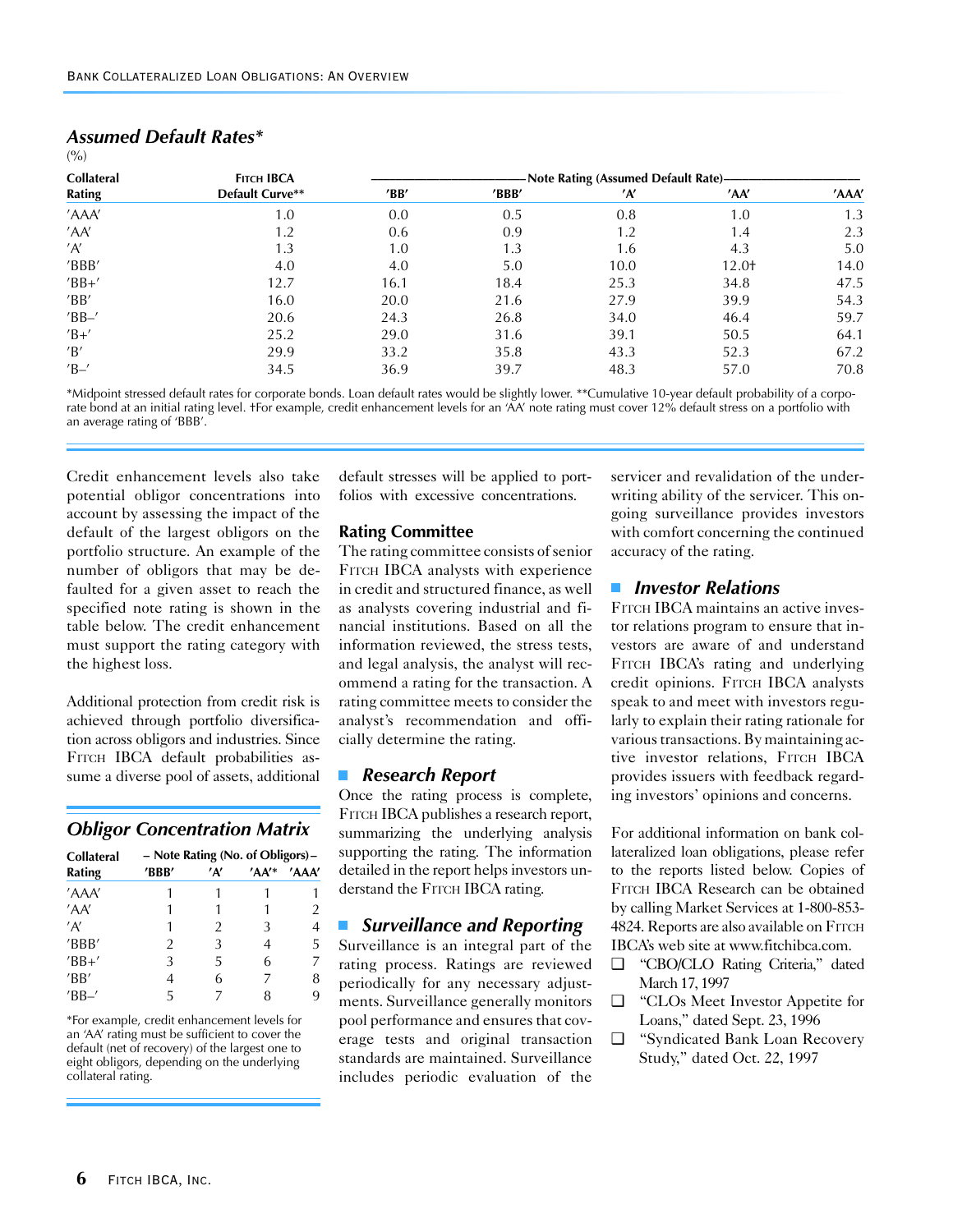## *Sample Information Request*

#### **General/Organization**

- ❑ Functional Areas and Staffing Levels
- ❑ Key Officers and Responsibilities
- ❑ Team Biographies
- ❑ Related Experience and Performance
- ❑ Credit Approval Process

#### **Market Risk Management**

- ❑ Hedging Strategy
- ❑ Interest Rate Risk Limits
- ❑ Counterparty Approval

#### **Portfolio Risk Management**

- ❑ Investment Strategy
- ❑ Risk Management Philosophy
- ❑ Pricing Systems
- ❑ Portfolio Monitoring

#### **Portfolio Level**

- ❑ Distributions by:
	- $\triangleright$  Country
	- $>$  Industry
	- $\blacktriangleright$  Credit Rating
	- ➢ Asset Class
	- $\geq$  Loan Size
	- $>$  Maturity
	- ➢ Payment Frequency
	- ➢ Margin
	- $\geq$  Loan Type
	- ➢ Base Rate LIBOR, Prime, and Federal Funds, Among Others
	- $\geq$  Currency
	- ➢ Collateral
	- ➢ Position of Loan in Borrower's Capital Structure
	- ➢ Drawn and Undrawn Amounts
	- $>$  Swap Rate
	- ➢ Swap Counterparty
	- $\blacktriangleright$  Facility Rating
	- ➢ Amortization Schedule

#### **Credit Risk Management**

- ❑ Performance Benchmarks
- ❑ Use of External Ratings
- ❑ Internal Credit Evaluation System
	- ➢ Basis of Credit-Scoring System
	- ➢ Adjustments for Industry
	- ➢ Influence of Collateral
	- $\geq$  Treatment of Guarantees
	- ➢ Relationships/Parent Companies/Subsidiaries
- ❑ Default Levels (by Internal Credit Score and Year)
- ❑ Recovery Levels (by Internal Credit Score and Year)
- ❑ Loan Provisions

#### **Actual Loss History**

- ❑ Specific Credit Information by Borrower
	- $>$  Name
	- ➢ Guarantor
	- ➢ Parent Company
	- $\triangleright$  Country
	- $>$  Industry

#### **Operations**

- ❑ Risk Management Tracking and Reporting
- ❑ Procedures to Assure Consistent Use of Credit Scoring (Previous Changes to the Credit-Scoring System)
- ❑ Monitoring of Upgrades and Downgrades
- ❑ System Contingency Plans

#### **Transaction**

❑ Cash Flow Model

#### **Legal Opinions\***

- ❑ First Perfected Security Interest Opinion
- ❑ FIRREA Opinion
- ❑ True Sale Opinion
- ❑ Nonconsolidation Opinion

\*U.S. issuers. Requirements for other jurisdictions will vary. LIBOR – London Interbank Offered Rate. FIRREA – Financial Institutions Reform, Recovery, and Enforcement Act of 1989.